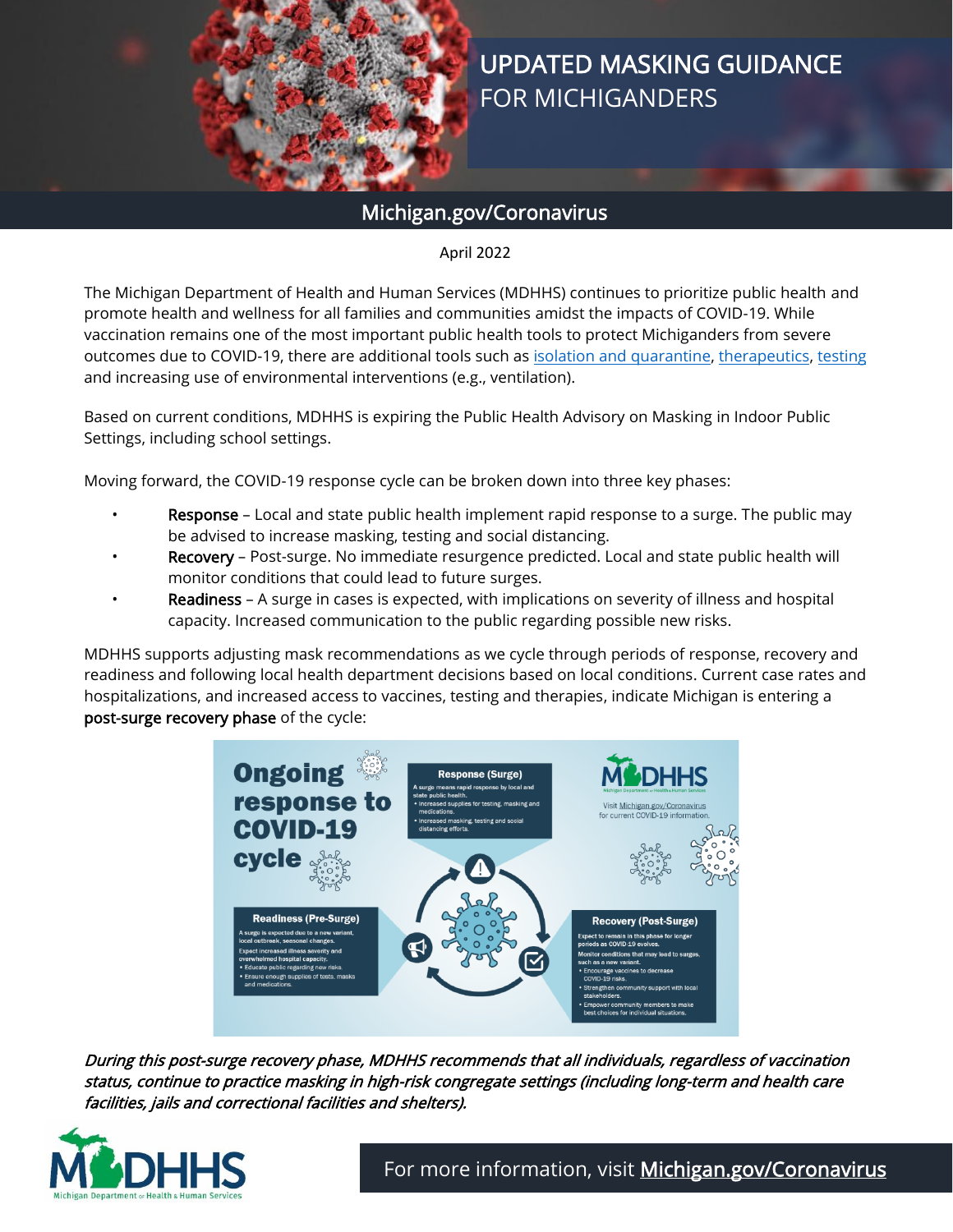All individuals, regardless of vaccination status, should also wear a mask during isolation and quarantine periods to stop further community spread of COVID-19.

#### When to Wear a Mask During the Post-Surge Recovery Phase

Individuals should still practice masking in high-risk congregate settings, such as long-term care and health care facilities, jails, correctional facilities, and shelters.

All individuals, regardless of vaccination status, should wear a mask during [isolation](https://www.michigan.gov/images/coronavirus/Isolation-02_747969_7.png) and [quarantine](https://www.michigan.gov/images/coronavirus/Quarantine-04_747970_7.png) periods. Learn more about [isolation and quarantine periods.](https://www.cdc.gov/coronavirus/2019-ncov/your-health/quarantine-isolation.html?CDC_AA_refVal=https%3A%2F%2Fwww.cdc.gov%2Fcoronavirus%2F2019-ncov%2Fif-you-are-sick%2Fquarantine-isolation.html) This is an important step to protect family, friends, and neighbors and stop further community spread of COVID-19.

There may be local masking guidance, policies and/or orders from local health departments, organizations, and/or school districts that must be followed. Policies established by event organizers and businesses may be instituted to fit the specific needs of their customers and should be followed.

#### Making Personal Decisions About Mask Use for Those Not In The Above Categories

Masks are an important tool in mitigating spread of COVID-19 and individuals who feel sick, may be at higher risk of infection, or who feel better protected when masked should choose when they feel comfortable masking.

Michiganders should consider their individual and family members' risk factors and vaccination status when making the personal decision whether to mask. Those with chronic illness or who are immunocompromised are at higher risk for poor outcomes from COVID and would benefit most from masking in indoor settings. These risk factors may include age, medical conditions, and vaccination status.

The use of a well-fitting mask provides benefits and protection to both the wearer and to those in close contact to the wearer. Masks help reduce inhalation of potential virus droplets for the wearer (filtration) as well as to decrease possibility of transmission of virus to those close by the wearer (source control).

## Mask Use During Future Phases

Recommendations regarding masking may change as conditions evolve – such changes could include the presence of a new variant that increases the risk to the public, or an increased number of cases that strains the healthcare system. During future times of surge, additional access to testing resources, vaccination clinics, and therapeutic treatment may be made available as the situation warrants.

## MDHHS continues to recommend the use of layered mitigation strategies for Michiganders:

- Get vaccinated against COVID-19. Michiganders should get up to date on their COVID-19 vaccine. Learn more about vaccines and when you're up to date at **Michigan.gov/COVIDVaccine**.
- Therapeutics. After testing positive for COVID-19, individuals who are unvaccinated, high-risk and/or are immunocompromised should talk to their doctors about whether they meet eligibility criteria for antibody or antiviral treatment to help with their recovery. Learn more about [COVID-19](https://www.michigan.gov/coronavirus/0,9753,7-406-98178_106077---,00.html) [Therapeutics.](https://www.michigan.gov/coronavirus/0,9753,7-406-98178_106077---,00.html)
- Isolation and Quarantine. Staying away from others when you are sick or were recently exposed to COVID-19 are important tools to preventing further spread of the virus. Learn more about [what](https://www.michigan.gov/coronavirus/0,9753,7-406-99891---,00.html) [happens when you have or are exposed to COVID-19](https://www.michigan.gov/coronavirus/0,9753,7-406-99891---,00.html)